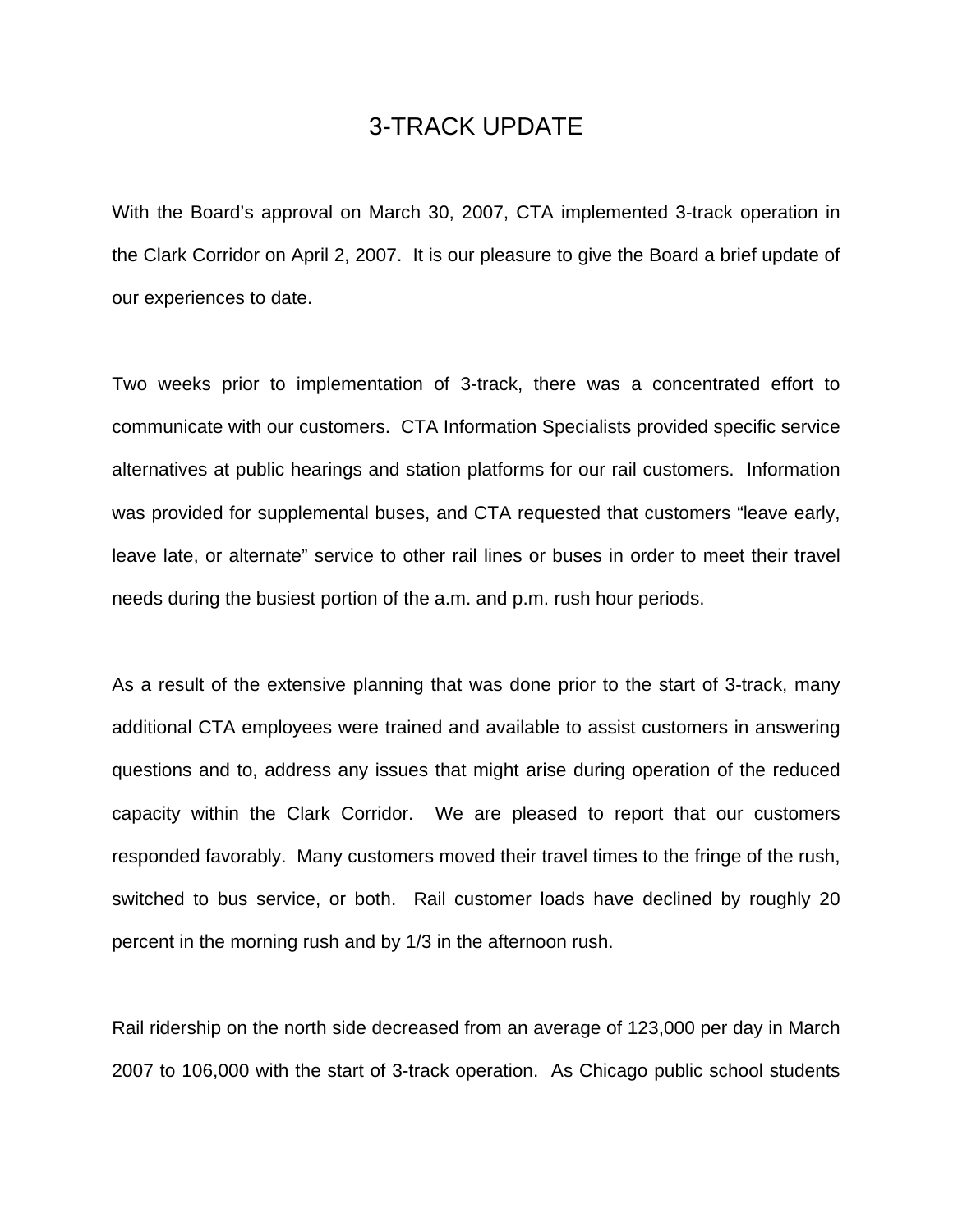returned in the second week of the project, ridership increased system-wide and increased at north side rail stations. By April  $10<sup>th</sup>$ , ridership at north side stations exceeded the March average. However, the number of customers remains below preconstruction levels but has steadily increased.

Bus ridership reflected a larger than expected shift in the Lake Shore corridor routes. The #11 Lincoln/Sedgwick experienced significant ridership increases (40-45%) as expected with the supplemental service accommodating additional customers. The #22 Clark experienced substantial ridership increases (+2,000) on what was already a very heavily used route. Lakeshore corridor ridership also increased significantly, particularly on the #147 Outer Drive Express (+30-35%) and #148 Clarendon/Michigan Express (+85%).

During the three weeks since implementation, service has gone well with few delays although there were a few instances where the first train was unable to accommodate all the waiting customers. This was during the height of peak service. Generally, we have been able to accommodate those customers on the following trains. When other delays occurred, there was a concentrated effort by CTA employees to route around the delay and restore service quickly in order to minimize the inconvenience to our customers. We will continue to be vigilant and work quickly to resolve issues as they arise.